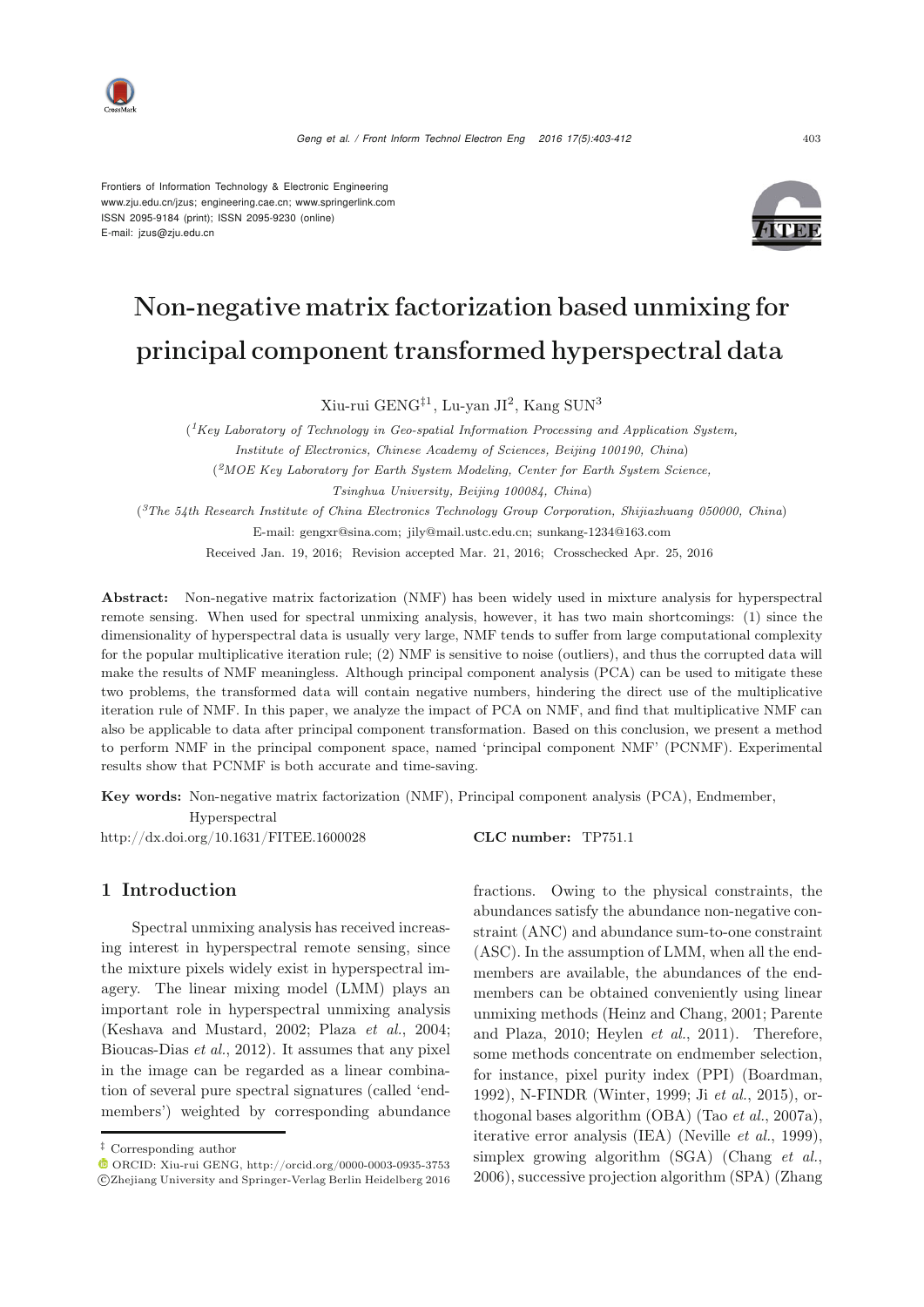*et al.*, 2008), maximum volume by householder transformation (MVHT) (Liu and Zhang, 2012), Gaussian elimination method (GEM) (Geng *et al.*, 2013b), and fast Gram determinant based algorithm (FGDA) (Sun *et al.*, 2014). All these algorithms assume that at least one pure pixel exists for each endmember in the image.

However, the pure-pixel assumption is hard to satisfy for real hyperspectral images. In this case, another alternative approach for unmixing analysis, endmember generation, is required. Methods of this type include minimum volume transform (MVT) (Craig, 1994), minimum volume simplex analysis (MVSA) (Li and Bioucas-Dias, 2008), MINVEST (Hendrix *et al.*, 2012), minimum volume enclosing simplex (MVES) (Chan *et al.*, 2009; Ambikapathi *et al.*, 2011), simplex identification via split augmented Lagrangian (SISAL) (Bioucas-Dias, 2009), iterated constrained endmember (ICE) (Berman *et al.*, 2004), and geometric optimization model (GOM) (Geng *et al.*, 2013a). Take ICE as an example. It formulates an optimization problem with an effort to minimize the reconstruction error regularized by a constrained term, i.e., the sum of variances of the simplex vertices. In each iteration of ICE, the abundance fractions of each pixel can be found by solving a quadratic programming problem, which is very time-consuming. In recent years, non-negative matrix factorization (NMF) has been applied to hyperspectral data unmixing (Miao and Qi, 2007; Zymnis *et al.*, 2007; Jia and Qian, 2009; Huck *et al.*, 2010; Liu *et al.*, 2011; Ji *et al.*, 2013; Zhu *et al.*, 2014). The multiplicative update algorithm for NMF was provided by Lee and Seung (1999), which is demonstrated to be computationally simple and does not need any manually set parameters. Note that NMF suffers from two main problems when used for hyperspectral unmixing analysis. One is that the multiplicative iteration version of NMF is very time-consuming if performed directly to the original hyperspectral data since the dimensionality of hyperspectral data is very high (generally more than 100). The other disadvantage of NMF is that it is very sensitive to noise (outliers). To address the two problems, the operation of dimensionality reduction can be conducted, which can not only reduce the data size but also improve the signal-to-noise ratio (SNR) of the data set. However, after dimensionality reduction, the multiplicative learning rule for

NMF cannot be used since dimensionality reduced data generally contain negatives. In this paper, we explore the impact of principal component analysis (PCA) on NMF and find that the multiplicative updating rule is still applicable to the data after the dimensionality reducing process, which contains only the step of rotation and does not involve translation. Then, we present a new approach for NMF in the principal component (PC) space, namely PCNMF.

# 2 Background

In this section, we briefly review the theory of LMM and NMF.

## 2.1 Linear mixing model

If the assumption of the LMM holds, each spectral vector  $r_i$  can be expressed by a linear combination of several endmember vectors  $e_j$   $(j = 1, 2, \ldots, p)$ with the physical constrained conditions:

$$
\boldsymbol{r}_i = \sum_{j=1}^p c_{ij} \boldsymbol{e}_j + \boldsymbol{n} = \boldsymbol{E} \boldsymbol{c}_i + \boldsymbol{n}, \qquad (1)
$$

$$
\sum_{j=1}^{p} c_{ij} = 1, \ c_{ij} > 0,
$$
\n(2)

where  $p$  is the number of endmembers in the image,  $c_i = [c_{i1}, c_{i2}, \ldots, c_{ip}]$ <sup>T</sup> and  $c_{ij}$  is a scalar representing the fractional abundance of endmember vector  $e_j$  in the pixel  $r_i$ .  $\mathbf{E} = [\mathbf{e}_1, \mathbf{e}_2, \dots, \mathbf{e}_p]$  is an  $L \times p$  mixing matrix  $(L$  is the number of bands for the original data).

## 2.2 Non-negative matrix factorization

Given an  $L \times M$  non-negative matrix  $\boldsymbol{R}$  ( $M \gg L$ in general) and a positive integer  $p < L$ , the task of non-negative matrix factorization is to find two nonnegative matrices  $E_{L\times p}$  and  $C_{p\times M}$  such that

$$
R \approx EC.\tag{3}
$$

A natural way to solve the NMF problem for *E* and *C* is to construct the following optimization problem:

$$
\min f(\boldsymbol{E}, \boldsymbol{C}) = \frac{1}{2} ||\boldsymbol{R} - \boldsymbol{E}\boldsymbol{C}||_{\text{F}}^2
$$
  
subject to  $\boldsymbol{E} \ge 0, \boldsymbol{C} \ge 0,$  (4)

where  $\|\cdot\|_F$  represents the Frobenius norm. There are many methods that can be used to solve Eq. (4),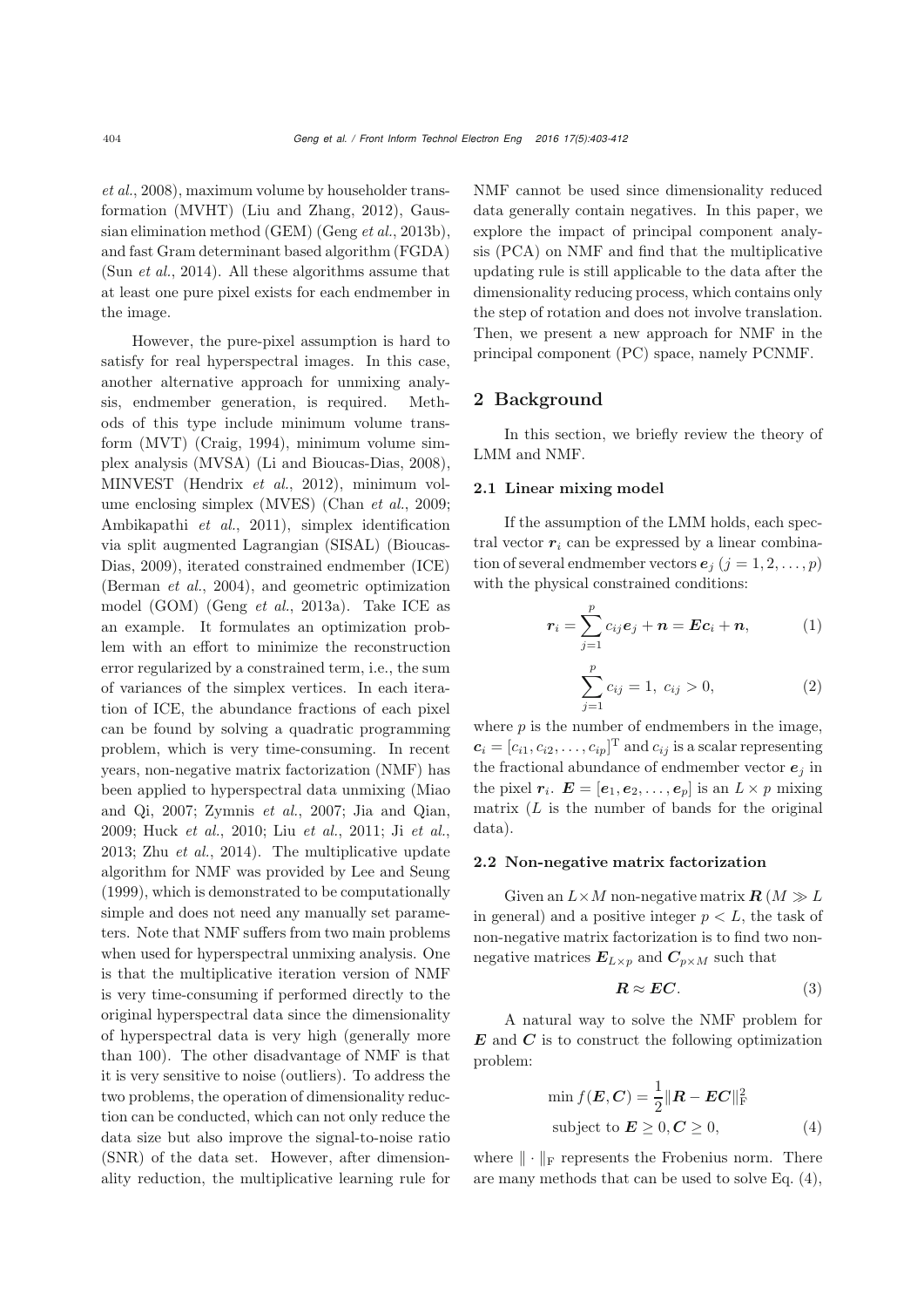among which the most popular one is the multiplicative iteration rule. The learning process for the multiplicative NMF is

$$
C = C. * (ET R) . / (ET EC) , \t(5)
$$

$$
E = E. * (RCT) . / (ECCT) . \t(6)
$$

If the initial matrices *E* and *C* are strictly nonnegative, these matrices can remain non-negative throughout the iterations. If the ASC needs to be considered, we can just replace the matrices *R* and *E* by  $\bar{R} = \begin{bmatrix} R \\ s_1 \end{bmatrix}$  $\delta\mathbf{1}_M^{\text{T}}$  $\Big\},\ \bar{E}\ =\ \Big[\begin{array}{c} E\ \frac{\epsilon_1}{2} \end{array}$  $\delta\mathbf{1}_p^{\text{T}}$  $\Big\},\$  where  $\mathbf{1}_M$ is an M-dimensional column vector, and  $\mathbf{1}_p$  a pdimensional column vector, with all elements equal to one, and  $\delta$  is a positive parameter to control the effect of ASC, which is usually assigned manually. In recent years, NMF has been widely used in unmixing analysis for hyperspectral data (Miao and Qi, 2007; Zymnis *et al.*, 2007; Jia and Qian, 2009; Huck *et al.*, 2010; Liu *et al.*, 2011; Ji *et al.*, 2013; Zhu *et al.*, 2014). Most of these methods perform NMF directly to the original data, so they are generally time-consuming and sensitive to noise (outliers). Although dimensionality reduction can mitigate these problems well, it leads to another intractable situation; i.e., the non-negative property cannot be satisfied for the dimensionality reduced data. As a result, the multiplicative updating rule cannot be applied in the dimensionality reduced space. Interestingly, we find that the multiplicative updating rule is still applicative for dimensionality reduction where only rotation operation is contained. It will be elaborated in the following section.

## 3 Impact of PCA on NMF

In this section, taking PCA (Jolliffe, 2002) as an example, we investigate the applicability of NMF in the PC space. As is well known, the standard PCA process contains two main steps, translation and rotation. More specifically, translation means moving the center of the data to the mean vector, while rotation means projecting the mean-removed data to the directions of the eigenvectors derived from its covariance matrix, which is equivalent to rotating the data by the orthogonal matrix (eigenvector matrix). Hence, in the following, we discuss the impact of general translation and rotation on NMF.

## 3.1 Impact of rotation

In general, the original hyperspectral data are non-negative, i.e.,  $\mathbf{R} \geq 0$ . However, the data may contain negatives after the rotation by orthogonal matrix *V*. Denote  $\widehat{R} = V^{\mathrm{T}} R$  and  $\widehat{E} = V^{\mathrm{T}} E$  as the rotated data and endmember matrix, respectively. First, we consider the multiplicative learning rule for *C*, which can be rewritten as

$$
\hat{C} = \hat{C}.\ast(\hat{E}^{\mathrm{T}}\hat{R})./(\hat{E}^{\mathrm{T}}\hat{E}\hat{C}).\tag{7}
$$

Substituting  $\hat{\mathbf{R}} = \mathbf{V}^{\mathrm{T}} \mathbf{R}$  and  $\hat{\mathbf{E}} = \mathbf{V}^{\mathrm{T}} \mathbf{E}$  into Eq. (7), we have

$$
\hat{C} = \hat{C}.* ((V^{\mathrm{T}}E)^{\mathrm{T}}(V^{\mathrm{T}}R))./ ((V^{\mathrm{T}}E)^{\mathrm{T}}V^{\mathrm{T}}E\hat{C})
$$
  
=  $\hat{C}.* (E^{\mathrm{T}}VV^{\mathrm{T}}R)./(E^{\mathrm{T}}VV^{\mathrm{T}}E\hat{C})$   
=  $\hat{C}.* (E^{\mathrm{T}}R)./(E^{\mathrm{T}}E\hat{C}).$  (8)

Clearly, Eq. (8) is absolutely equivalent to Eq. (5). That is to say, the rotation does not change the multiplicative updating rule for the abundance matrix. This is a very interesting conclusion, which implies that the abundance matrix can be obtained directly in the PC space though the rotated data may contain negatives. Considering that the information of hyperspectral data is contained mainly in the top several components, we can multiplicatively update the abundance matrix of hyperspectral data in the space spanned by the top several principal components (PCs). This will greatly reduce the computational complexity. Moreover, the accuracy of endmember and abundance can be improved by performing NMF in the PC space, since PCA has a capacity of suppressing noise and enhancing SNR. Next, let us discuss the computation of endmember matrix *E* in the PC space. The multiplicative updating rule for  $E$  is

$$
\widehat{E} = \widehat{E} \cdot * (\widehat{R}\widehat{C}^{\mathrm{T}}) / (\widehat{E}\widehat{C}\widehat{C}^{\mathrm{T}}).
$$
 (9)

Similarly, plugging  $\hat{C} = C$  and  $\hat{R} = V^{T}R$  into Eq.  $(9)$ , we have

$$
\hat{E} = \hat{E} \cdot * (\hat{R}C^{\mathrm{T}}) \cdot / (\hat{E}CC^{\mathrm{T}})
$$
  
=  $\hat{E} \cdot * (V^{\mathrm{T}}RC^{\mathrm{T}}) \cdot / (\hat{E}CC^{\mathrm{T}}).$  (10)

Unfortunately, the effect of  $V$  cannot be eliminated in the multiplicative updating rule for the endmember matrix. Both  $\hat{\mathbf{R}}$  and  $\hat{\mathbf{E}}$  in Eq. (10) may contain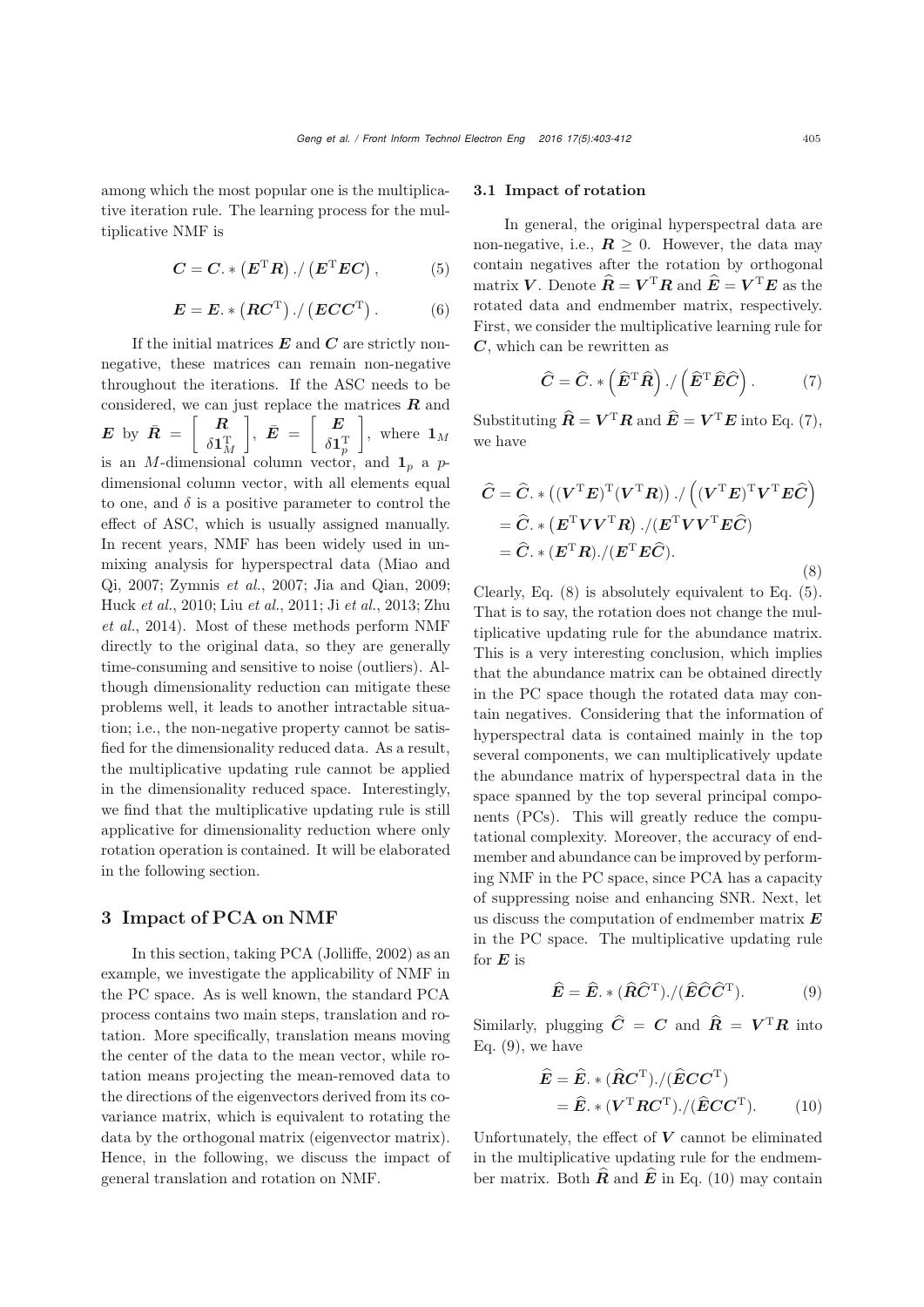negatives in the PC space. Therefore, this is the main obstacle to prevent us from applying NMF in the PC space.

## 3.2 Impact of translation

From the above analysis, it can be found that the rotation will not change the update rule of *C*, but the update rule of *<sup>E</sup>* may not hold, since *<sup>R</sup>* in Eq. (10) may contain negatives. To make the multiplicative update rule applicable to the rotated data, a simple trick to make all data non-negative is by translation. Here, supposing the data and endmembers contain negatives, we can select a vector  $r_0$  (*L*-dimensional column vector), such that  $(R - r_0 \mathbf{1}_M^{\mathrm{T}}) \ge 0$  and  $(E - r_0 \mathbf{1}_p^{\mathrm{T}}) \ge 0$ . Then the corresponding multiplicative updating rules become

$$
C = C. * ((E - r_0 1_p^{\mathrm{T}})^{\mathrm{T}} (R - r_0 1_M^{\mathrm{T}}))
$$

$$
./ ((E - r_0 1_p^{\mathrm{T}})^{\mathrm{T}} (E - r_0 1_p^{\mathrm{T}}) C), \qquad (11)
$$

$$
E = (E - r_0 \mathbf{1}_p^{\mathrm{T}}) \cdot * ((R - r_0 \mathbf{1}_M^{\mathrm{T}}) C^{\mathrm{T}})
$$
  
. / ((E - r\_0 \mathbf{1}\_p^{\mathrm{T}}) C C^{\mathrm{T}}) + r\_0 \mathbf{1}\_p^{\mathrm{T}}. (12)

Then the objective function of NMF in Eq. (4) becomes

$$
f(\boldsymbol{E} - \boldsymbol{r}_0 \mathbf{1}_p^{\mathrm{T}}, \boldsymbol{C}) = ||(\boldsymbol{R} - \boldsymbol{r}_0 \mathbf{1}_M^{\mathrm{T}}) - (\boldsymbol{E} - \boldsymbol{r}_0 \mathbf{1}_p^{\mathrm{T}}) \boldsymbol{C}||_{\mathrm{F}}^2
$$
  
=  $f(\boldsymbol{E}, \boldsymbol{C}) + 2 \text{tr} ((\boldsymbol{R} - \boldsymbol{E}\boldsymbol{C})(\boldsymbol{r}_0 \mathbf{1}_p^{\mathrm{T}} \boldsymbol{C} - \boldsymbol{r}_0 \mathbf{1}_M^{\mathrm{T}})^{\mathrm{T}})$   
+  $||\boldsymbol{r}_0 \mathbf{1}_M^{\mathrm{T}} - \boldsymbol{r}_0 \mathbf{1}_p^{\mathrm{T}} \boldsymbol{C}||_{\mathrm{F}}^2,$  (13)

where  $tr(\cdot)$  is the trace operator. We can see from Eq. (13) that, when the abundance matrix  $C$  satisfies ASC, i.e.,  $\mathbf{1}_M^{\mathrm{T}} = \mathbf{1}_p^{\mathrm{T}} C$ , the translation does not change the value of the objective function. However, the ASC of *C* cannot be guaranteed in the multiplicative learning process (see Eqs.  $(5)$ ,  $(6)$ ,  $(11)$ , and (12)). Therefore, the translation of the data will change the final solution of NMF. Moreover, the number of such  $r_0$  which can achieve the nonnegativity of *R* and *E* is infinite, and different  $r_0$ will lead to different  $E$  and  $C$  even with the same initialization. Therefore, although the way of translation can make  $\mathbf{R} \geq 0, \mathbf{E} \geq 0$ , it is unnatural and its use in real applications is not suggested.

# 4 Principal component non-negative matrix factorization

In Section 3, we learn that both steps of the PCA process could cause the failure of applying multiplicative update rules to NMF in the PC space. For the rotation step, since the effect of rotation matrix  $V$  can be completely eliminated, as Eq.  $(8)$ , the update rule for the abundance matrix remains the same. Yet, the rotation matrix *V* cannot be eliminated in the update rule of  $E$ , as Eq.  $(10)$ , so the update rule of *E* is no longer universally applicable. Although data translation can solve the problem caused by *V* , the analysis in Section 3.2 indicates that the translation will change the final solution, and different  $r_0$ will lead to different results.

Interestingly, based on our observation, the maximum spectral angle between pixels in real hyperspectral data is mostly small (generally less than 45◦). In addition, the rotation operation will not change the spectral angles between data points. Both facts motivate us to apply the orthogonal procrustes (OP) technique to solve the non-negative problem of  $R$  and  $E$  in the PC space. That is, forcibly rotating all the data points into the first quadrant of the PC space will make the update rule still work for *E*.

The OP problem was first proposed by Green (1952), and the general solution to this problem was given by Schönemann (1966). The problem is defined as the least-squares problem of transforming a given matrix  $\boldsymbol{B}$  to a given matrix  $\boldsymbol{A}$  by an orthogonal transformation matrix *Q*, which maps *B* to *A* as closely as possible. Mathematically, this problem can be stated as follows:

$$
\min_{\mathbf{Q}} f(\mathbf{Q}) = \|\mathbf{A} - \mathbf{B}\mathbf{Q}\|_{\mathrm{F}}
$$
  
subject to 
$$
\mathbf{Q}^{\mathrm{T}}\mathbf{Q} = \mathbf{Q}\mathbf{Q}^{\mathrm{T}} = \mathbf{I}.
$$
 (14)

According to Schönemann (1966), the optimal solution of Eq.  $(14)$  is

$$
Q = U W^{\mathrm{T}}, \tag{15}
$$

where matrices *U* and *W* satisfy the singular value decomposition (SVD) equation  $B^T A = U D W^T$ .

Here, a 2D example is shown in Fig. 1 to illustrate the OP process. The original data are distributed in the second quadrant. Let  $A = \begin{bmatrix} 1 & 1 \end{bmatrix}$ , and *B* be the mean vector of the data set. Then we can calculate  $Q$  by Eq. (15). It can be seen that all data are transformed to the first quadrant, being non-negative. As mentioned before, to achieve the non-negativity requirement for both  $\bm{R}$  and  $\bm{E}$ , the data should satisfy one premise; that is, the maximum spectral angle of the data set should be no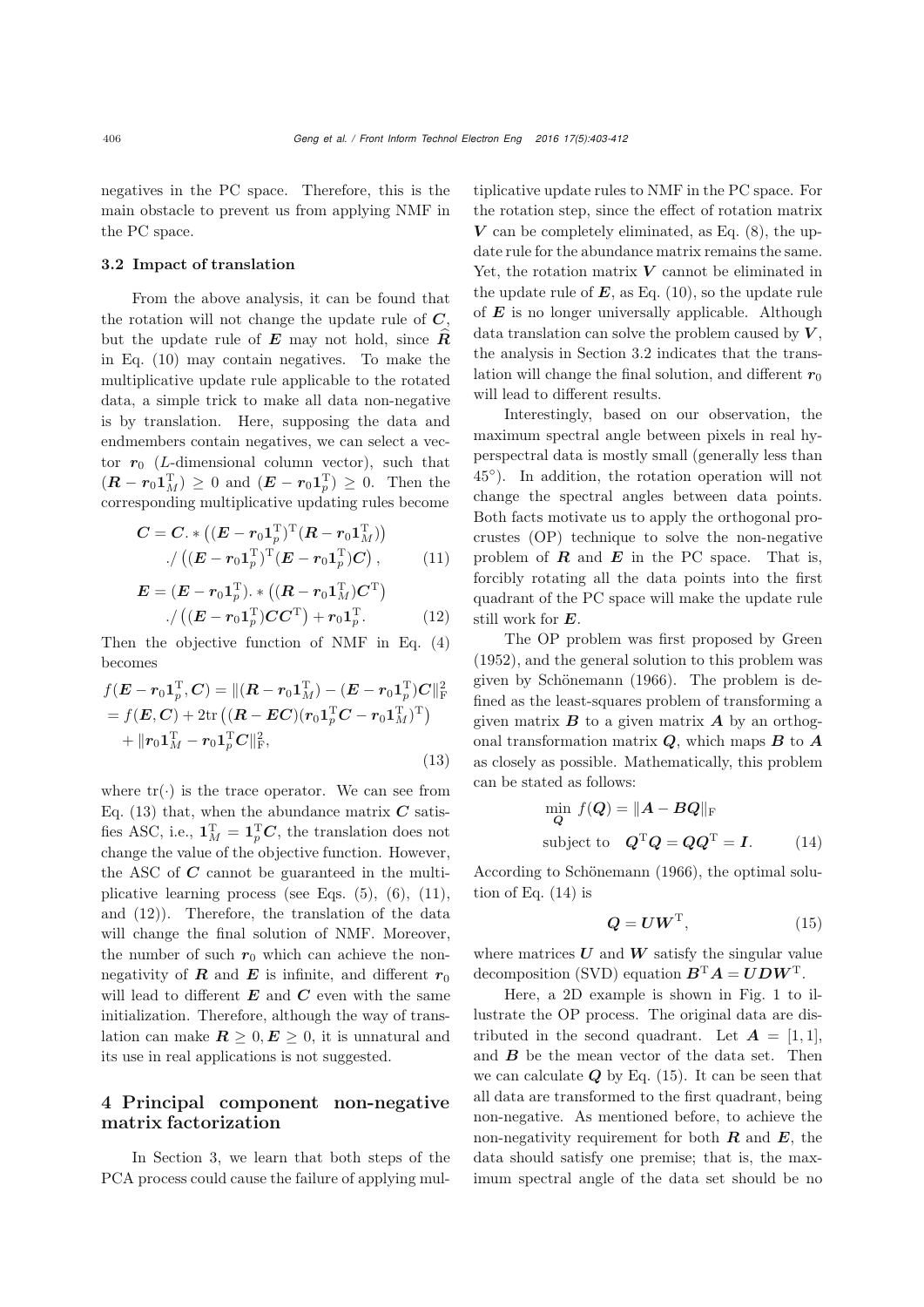

Fig. 1 Illustration of the orthogonal procrustes (OP) process in the 2D space

larger than 90◦. Since digital number, radiance, or reflectance values are all non-negative, real hyperspectral data all exist in the first quadrant. As a result, the maximum spectral angle of the real data set is no larger than 90◦. Moreover, we compute a series of real hyperspectral data sets, and find that the maximum spectral angle is usually less than 45◦ in practice. Therefore, by OP transformation, we can perform the multiplicative update rules in the PC space without involving the translation process. Clearly, the PC transformation without translation and the OP transformation can be combined into one process, named 'PC-OP transformation' here. Overall, PC-OP transformation has the following advantages: (1) reduce the dimensionality of the data set and thus the computational complexity, (2) make all data non-negative, so that multiplicative update rules of NMF can still work in the PC space, and (3) improve the SNR of the data set by choosing only the first  $p - 1$  PC bands, to improve the final accuracy.

After obtaining the non-negative data and endmember matrices, we can directly perform NMF on them for the final endmember extraction, which is summarized in Algorithm 1. Some practical considerations need to be stated here:

1. Initialization: Due to the non-convexity of the objective function (4), the random initialization on *E* and *C* will definitely lead to the local minima problem, which makes the solution meaningless. Taking a 2D situation as an example, the scatter points in Fig. 2 are the highly mixed data cloud. Points  $A$ ,  $B$ , and  $C$  are three real endmembers, and obviously  $\triangle ABC$  is the most compacted triangle that encloses all these points. Because of the non-convexity of NMF, any triangle in the plane

Algorithm 1 Principal component non-negative matrix factorization

- **Input:** data matrix,  $\mathbf{R}_{L\times M}$ ; number of endmembers, p; maximum iteration number, maxiter; ASC weight, δ.
- Output: endmember matrix, *<sup>E</sup><sup>L</sup>×<sup>p</sup>*; abundance matrix,  $C_{p \times M}$ .

// PC-OP transformation

- 1: Calculate the autocorrelation matrix,  $\Sigma_{L \times L}$  =  $\boldsymbol{R}\boldsymbol{R}^\mathrm{T}/M$
- 2: Calculate the eigenvector matrix for  $\Sigma$  which satisfies  $\Sigma = VDV^T$ , with the PC rotation matrix being  $V = [V]_{:,1:(p-1)}$
- 3: Calculate the mean vector of the PC rotated data,  $\bar{r} = V^{\mathrm{T}}$ mean $(R)$
- 4: Let  $A_{(p-1)\times 1} = [1, 1, \cdots, 1]^{\mathrm{T}}, B = \bar{r}$ , and calculate the OP matrix *Q* based on Eq. (15) 3: Calculate the mean vector of the PC rotated d<br>  $\bar{r} = \mathbf{V}^{\mathrm{T}} \text{mean}(\mathbf{R})$ <br>
4: Let  $\mathbf{A}_{(p-1)\times 1} = [1, 1, \dots, 1]^{\mathrm{T}}$ ,  $\mathbf{B} = \bar{r}$ , and calcu<br>
the OP matrix  $\mathbf{Q}$  based on Eq. (15)<br>
5: Calculate the PC-OP tran
- 5: Calculate the PC-OP transformed data,  $\widetilde{R}$  =  $(\boldsymbol{V}\boldsymbol{Q})^{\mathrm{T}}\boldsymbol{R}$ the OP matrix **Q** based on Eq. (15)<br>
5: Calculate the PC-OP transformed<br>  $(\boldsymbol{VQ})^{\mathrm{T}} \boldsymbol{R}$ <br>
// NMF initialization<br>
6: index<sub>0</sub> = FGDA( $\widetilde{\boldsymbol{R}}, p$ ),  $\widetilde{\boldsymbol{E}}_0 = \widetilde{\boldsymbol{R}}_{:, \text{index}}$
- // NMF initialization  $\left[\begin{array}{cc} \widetilde{\bm{R}} \ \varepsilon_{\texttt{1}}\ \mathrm{T} \end{array}\right],\, \bar{\bm{E}}_0 = \left[\begin{array}{cc} \widetilde{\bm{E}}_0 \ \varepsilon_{\texttt{1}}\ \mathrm{T} \end{array}\right]$ e<br>*R*-ini<br> $\widetilde{R}$ tı<br>0<br> $\widetilde{\tilde{E}}$

7: 
$$
\bar{R} = \begin{bmatrix} R \\ \delta \mathbf{1}_M^{\mathrm{T}} \end{bmatrix}, \bar{E}_0 = \begin{bmatrix} E_0 \\ \delta \mathbf{1}_p^{\mathrm{T}} \end{bmatrix}
$$
  
8:  $C_0 = \text{lsqnonneg}(\bar{R}, \bar{E}_0)$   
// NMF based endmember extraction

9:  $[\mathbf{E}, \mathbf{C}] = \text{NMF}(\bar{\mathbf{R}}, \bar{\mathbf{E}}_0, \mathbf{C}_0, \text{maxiter})$ 

that can enclose the data set will be a local solution of NMF, such as  $\Delta A_1 B_1 C_1$  and  $\Delta A_2 B_2 C_2$ . However, the vertices  $A_1$ ,  $B_1$ ,  $C_1$  or  $A_2$ ,  $B_2$ ,  $C_2$  are far different from the true endmembers  $A, B$ , and  $C$ , so they have no physical meanings.

To avoid unreasonable local minima, Tao *et al.* (2007b) used the N-FINDR outputs as the endmember initialization. We can employ the same strategy. We use the results of FGDA (Sun *et al.*, 2014), which are independent of the dimensionality of data, as the initialization for  $E$ . For  $C$ , it is estimated by solving the non-negative least-squares constraint problem (lsqnonneg) on the augmented data and endmember matrices,  $\boldsymbol{R}$  and  $\boldsymbol{E}_0$ .

2. Stopping conditions: There are two widely used criteria, maximum iteration number and minimum error tolerance. Here, we employ the maximum iteration number.

## 5 Experiments

We have conducted tests based on both simulated and real data to evaluate the performance of PCNMF. Both endmember accuracy and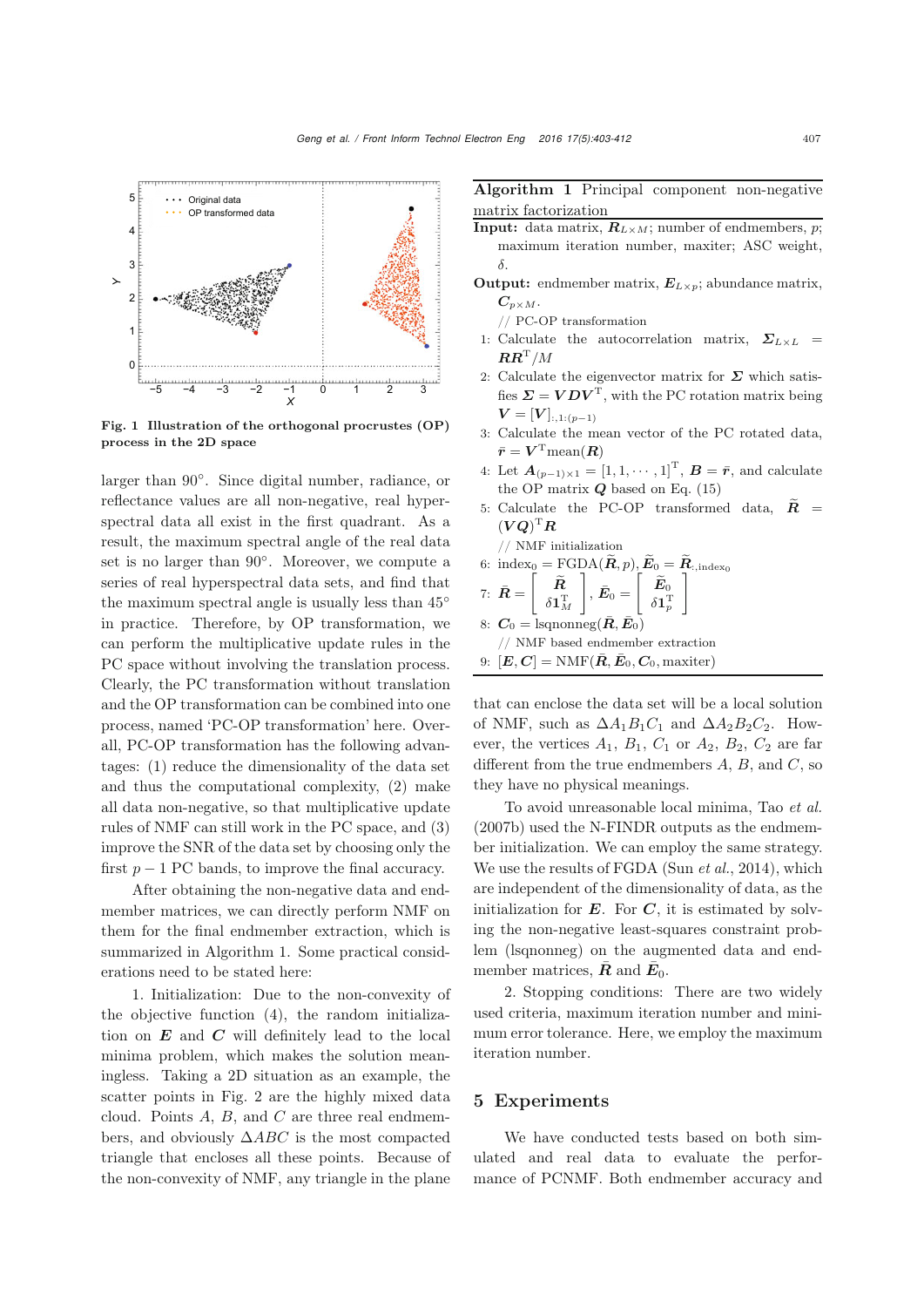

Fig. 2 Illustration of the orthogonal procrustes (OP) process in the 2D space

computation time have been evaluated. For fair comparison, we set the same initializations of *E* and *C*, maximum iteration number maxiter, and ASC weight  $\delta$  for both NMF and PCNMF in all experiments.

#### 5.1 Simulated data

Here, we design two experiments to evaluate the performance of FGDA, NMF, and PCNMF. The spectra of three minerals (Alunite, Calcite, and Kaolinite) from the U.S. Geological Survey (USGS) Digital Spectral Library are selected as endmember signatures. Then 2000 mixture vectors are generated according to Eqs. (1) and (2) with abundance fractions following a Dirichlet distribution. To ensure that no pure pixel exists, fractions are not allowed to be larger than 0.9. The selection of the maximum iteration number, maxiter, may be different for different data sets. For the simulated data sets used in this study, the NMF algorithms can generally produce acceptable results when the iteration number is around 4000, so we set maxiter to 4000. The ASC weight is set to  $\delta = 13$  for all experiments. In addition, since the data are randomly generated, the average result of 10 runs is presented in the following. To evaluate the performance of these methods, the metrics of rmsSAD, rmsSID (Nascimento and Bioucas-Dias, 2005), and the relative abundance error (RAE) (Geng *et al.*, 2015) are used, where SAD stands for the spectral angle distance, and SID stands for the spectral information divergence. The abundance matrix of FGDA is estimated by a least-squares method with the ASC weight also set to 13.

5.1.1 Experiment 1: accuracy test for noiseless data

Fig. 3 shows that NMF-based methods NMF and PCNMF obtain exactly the same performance in terms of accuracy. Compared to FGDA (rmsSAD about 0.81◦), the two NMF-based methods can obtain more accurate endmembers (rmsSAD about  $(0.49°)$ , which can be attributed to the fact that there are no 'pure' pixels in the data cloud.



Fig. 3 The rmsSAD (a), rmsSID (b), and relative abundance error (RAE) (c) for different methods with noise-free data

## 5.1.2 Experiment 2: accuracy test for noisy data

Real data always contain noise. Here we investigate the performances of these methods for noisy data. The Gaussian noise at different SNR levels  $(SNR = 10, 15, 20, 25, and 30 dB)$  is added to the simulated data. The accuracy results are shown in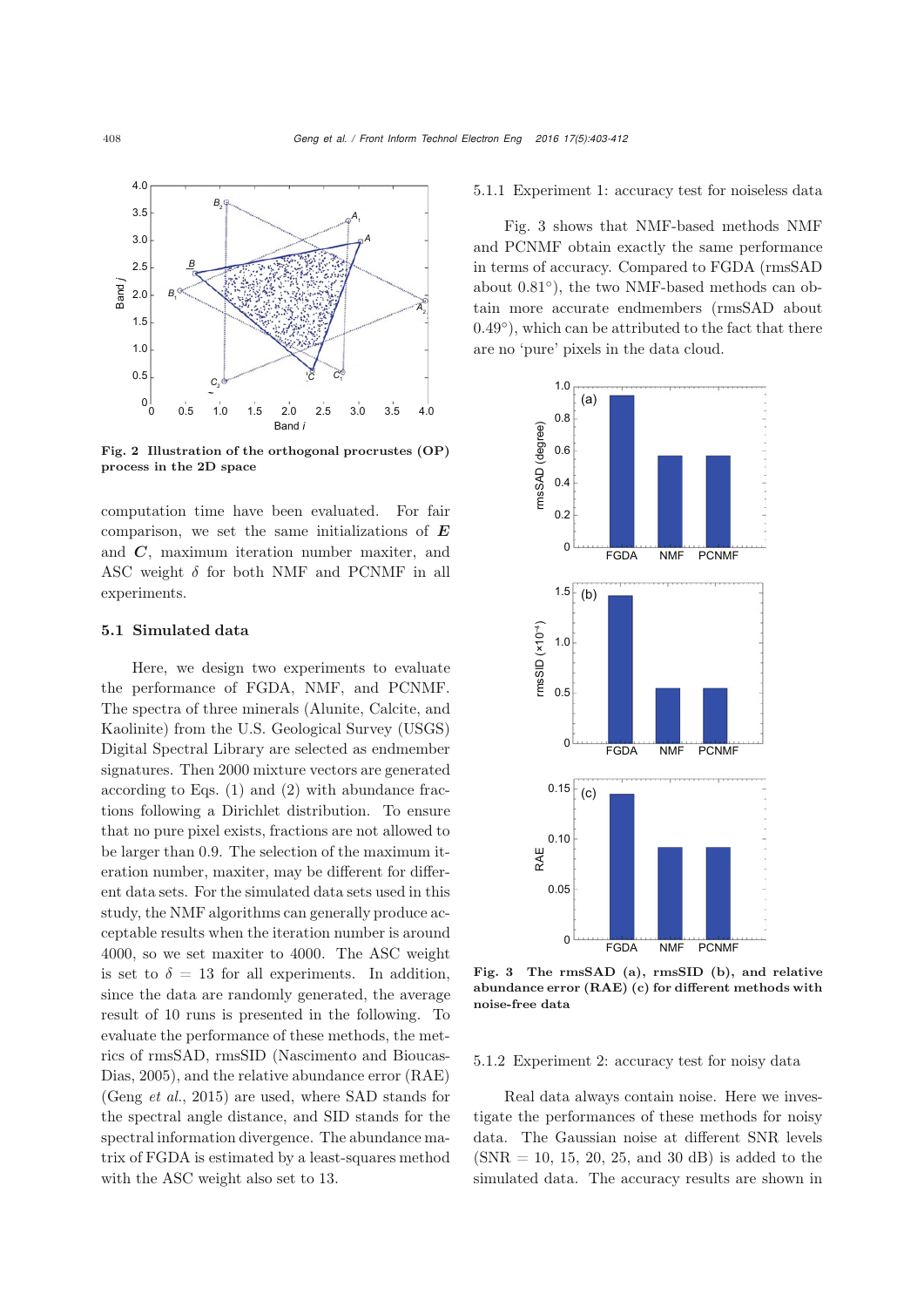Fig. 4.

As can be seen from Fig. 4, our proposed method PCNMF is always better than FGDA and NMF with the original dimensional data. When SNR≥15 dB, FGDA has the worst performance. When SNR= 10 dB, NMF has the lowest accuracy in all metrics, which indicates that NMF is sensitive to noise. The superiority of PCNMF can be attributed to the fact that PCA contributes to the improvement of SNR and suppression of noise. NMF in the PC space is more accurate, particularly when SNR is low.



Fig. 4 The rmsSAD (a), rmsSID (b), and relative abundance error (RAE) (c) as functions of SNR for different methods with noisy data

#### 5.1.3 Experiment 3: computation time

We have also recorded the computation time for these methods (Table 1). As shown, NMF is very time-consuming. Benefiting from the computation of *E* and *C* in the low-dimensional PC space, PCNMF costs much less time than NMF.

Table 1 Computation time for different methods

| Method             | Time(s)           | Method       | Time (s) |
|--------------------|-------------------|--------------|----------|
| <b>FGDA</b><br>NMF | 0.0093<br>12.5288 | <b>PCNMF</b> | 0.7324   |

#### 5.2 Real data

In this subsection, we evaluate the performance of PCNMF using the well-known AVIRIS Cuprite data set (Green *et al.*, 1998). AVIRIS is a highquality, low-noise hyperspectral instrument that acquires data in 224 contiguous spectral bands ranging from 365 to 2500 nm. The selected subscence is shown in Fig. 5 with a size of  $191 \times 250$  pixels. Due to water absorption or low SNR, bands 1–3, 104–113, 148–167, and 221–224 are removed. The maximum SADs of the original, PC transformed, and OP transformed data are listed in Table 2. The maximum SAD of the original data is around 23<sup>°</sup>, greatly less than 90◦, and the PC and PC-OP transformations have little effect on SADs between pixels.

According to the related references (Chan *et al.*, 2009) and the ground-truth (Swayze *et al.*, 1992), we set the number of endmembers as  $p = 14$ . For fair comparison, FGDA is also conducted on the data after dimensionality reduction by Algorithm 1. Also, the 14 endmembers extracted by FGDA are used as the initial endmembers for PCNMF. For the maximum iteration number and ASC weight, the same values used in the simulations are applied, i.e., maxiter=4000,  $\delta$ =13. The resampled spectra from the USGS Digital Spectral Library are selected as the ground-truth for comparison. For each mineral, the library spectrum, which has both small SAD and small SID with the endmember extracted from FGDA, is selected as the reference spectrum. The comparison of FGDA and PCNMF in terms of SAD is shown in Table 3. It can be seen that 10 out of 14 endmembers extracted by PCNMF outperform those by FGDA and it has smaller average SAD compared to FGDA.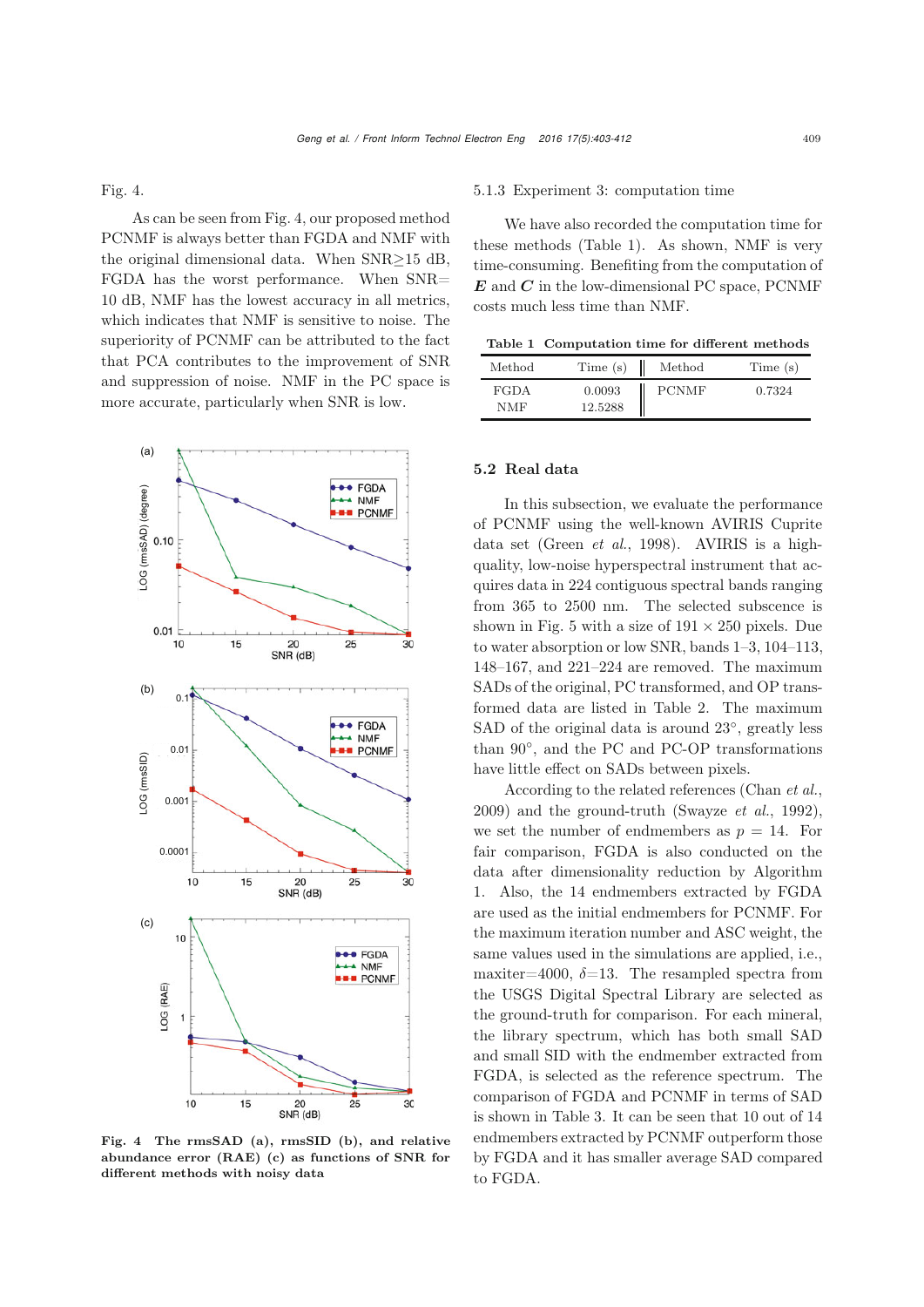

Fig. 5 Band 8  $(\lambda=0.463 \,\mu\text{m})$  of the real hyperspectral scene

Table 2 The maximum SAD of the original, PC transformed, and OP transformed data

| Data.          | Maximum SAD (degree) |
|----------------|----------------------|
| Original       | 23.7468              |
| PC transformed | 28.9216              |
| OP transformed | 28.9216              |

Table 3 The SAD between USGS reference spectra and extracted endmembers by FGDA and PCNMF

| No.            | Substance                 | SAD (degree) |              |  |
|----------------|---------------------------|--------------|--------------|--|
|                |                           | FGDA         | <b>PCNMF</b> |  |
| 1              | Muscovite IL107           | 5.3472       | 5.9231       |  |
| $\overline{2}$ | Desert Vanish GDS141      | 9.4029       | 8.1041       |  |
| 3              | Alunite GDS84 Na03        | 4.6300       | 3.9203       |  |
| 4              | Kaolin/Smect KLF508       | 5.2682       | 5.8254       |  |
| 5              | Montmorillonite SWy-1     | 6.9298       | 6.6978       |  |
| 6              | Kaolinite CM7             | 4.8221       | 4.8635       |  |
| 7              | Buddingtonite NHB2301     | 5.4664       | 5.2410       |  |
| 8              | Alunite GDS82 Na82        | 12.4593      | 11.3928      |  |
| 9              | Montmorillonite+Illi CM42 | 6.2363       | 5.6179       |  |
| 10             | Chalcedony CU91-6A        | 5.5653       | 5.1812       |  |
| 11             | Alunite AL706             | 7.7288       | 7.6880       |  |
| 12             | Montmorillonite+Illi CM37 | 4.8154       | 4.7617       |  |
| 13             | Kaolin/Smect KLF511       | 3.8877       | 4.3025       |  |
| 14             | Kaolin/Smect H89-FR-5     | 4.2887       | 5.2605       |  |
|                | Average                   | 6.2034       | 6.0557       |  |

Bold text indicates the better SAD

Fig. 6 shows the abundance images of six main endmembers from PCNMF, which present high level of similarity to the published geologic maps.







Fig. 6 Abundance maps of different endmembers from PCNMF: (a) E1, Muscovite; (b) E3, Alunite1; (c) E5, Montmorillonite; (d) E6, Kaolinite; (e) E7, Buddingtonite; (f) E10, Chalcedony

## 6 Conclusions

In this paper, we have explored the possibility of applying the PCA dimensionality reduction technique to the multiplicative update rules of NMF. The main obstacle is that data after PC transformation may contain negatives, which could be caused by both steps of PCA (i.e., translation and rotation). We have proved that the rotation matrix of PCA can be eliminated using the multiplicative learning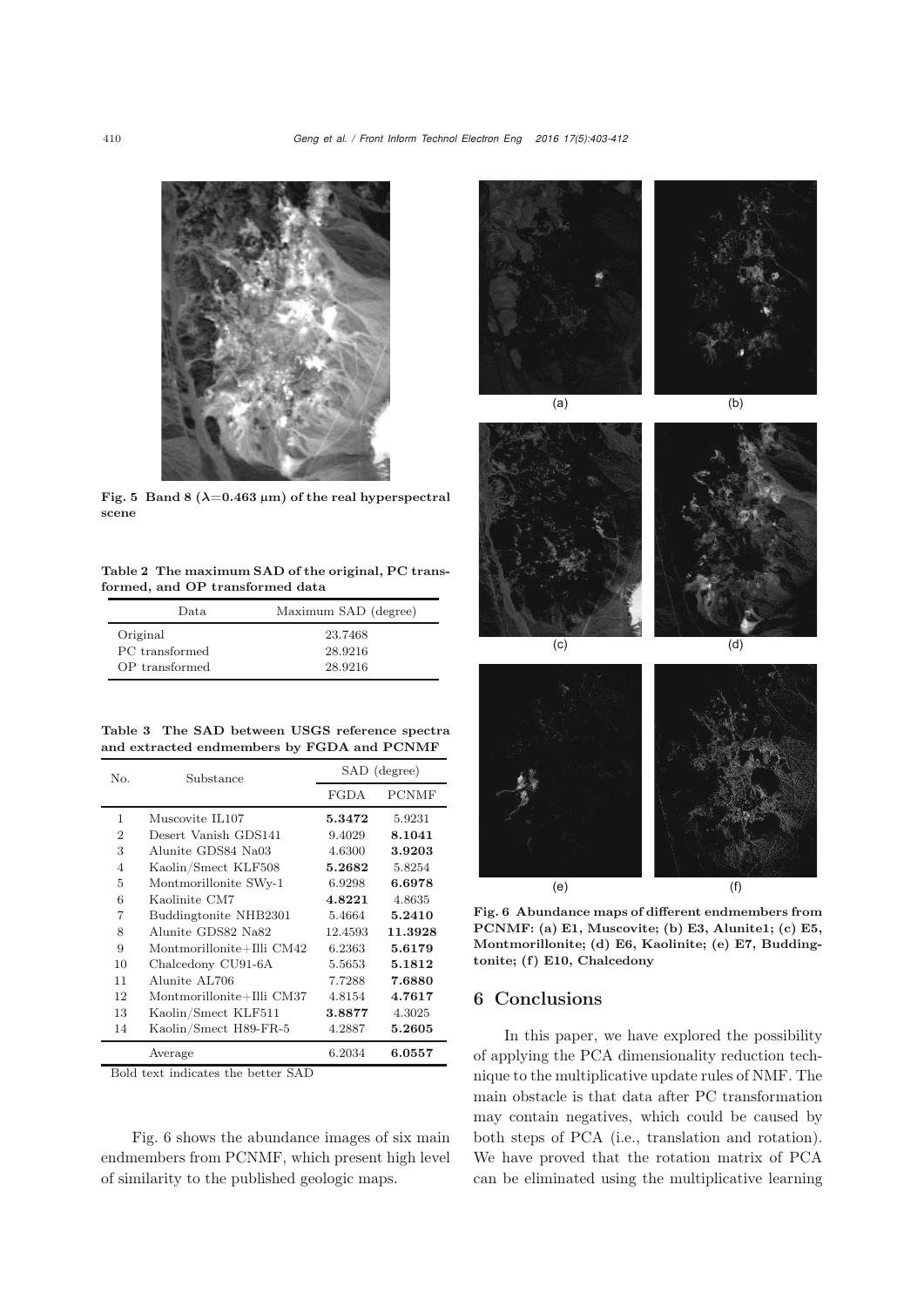rule for *C*, but not for *E*. To solve the non-negative problem of PCA data, one possible way is to add a large positive vector,  $r_0$ , to all data. However, different  $r_0$  will lead to different  $E$  and  $C$ , so translation is not an advisable way for practical applications. According to our observation, the maximum SAD of real hyperspectral data is not large (generally less than  $45°$ ). Since rotation operation will not change the SADs between data vectors, we thereby introduce the OP transformation to forcibly rotate the data cloud into the first quadrant in the PC space. This NMF-based unmixing analysis method for data after PC rotation and OP transformations is named PCNMF. Compared to the original NMF, PCNMF is more robust to noise. Moreover, since the data dimensionality is reduced to  $p-1$ , our method can greatly save computational time.

#### References

- Ambikapathi, A., Chan, T.H., Ma, W.K., *et al.*, 2011. Chance-constrained robust minimum-volume enclosing simplex algorithm for hyperspectral unmixing. *IEEE Trans. Geosci. Remote Sens.*, 49(11):4194-4209. http://dx.doi.org/10.1109/TGRS.2011.2151197
- Berman, M., Kiiveri, H., Lagerstrom, R., *et al.*, 2004. ICE: a statistical approach to identifying endmembers in hyperspectral images. *IEEE Trans. Geosci. Remote Sens.*, 42(10):2085-2095.

http://dx.doi.org/10.1109/TGRS.2004.835299

- Bioucas-Dias, J.M., 2009. A variable splitting augmented Lagrangian approach to linear spectral unmixing. 1st Workshop on Hyperspectral Image and Signal Processing: Evolution in Remote Sensing, p.1-4. http://dx.doi.org/10.1109/WHISPERS.2009.5289072
- Bioucas-Dias, J.M., Plaza, A., Dobigeon, N., *et al.*, 2012. Hyperspectral unmixing overview: geometrical, statistical, and sparse regression-based approaches. *IEEE J. Sel. Topics Appl. Earth Observ. Remote Sens.*, 5(2):354-379.

http://dx.doi.org/10.1109/JSTARS.2012.2194696

- Boardman, J.W., 1992. Automated spectral unmixing of AVIRIS data using convex geometry concepts. Summaries of the 4th Annual JPL Airborne Geoscience Workshop, p.11-14.
- Chan, T.H., Chi, C.Y., Huang, Y.M., *et al.*, 2009. A convex analysis-based minimum-volume enclosing simplex algorithm for hyperspectral unmixing. *IEEE Trans. Signal Process.*, 57(11):4418-4432. http://dx.doi.org/10.1109/TSP.2009.2025802
- Chang, C.I., Wu, C.C., Liu, M., *et al.*, 2006. A new growing method for simplex-based endmember extraction algorithm. *IEEE Trans. Geosci. Remote Sens.*, 44(10):2804-2819.

http://dx.doi.org/10.1109/TGRS.2006.881803

Craig, M.D., 1994. Minimum-volume transforms for remotely sensed data. *IEEE Trans. Geosci. Remote Sens.*, 32(3):542-552. http://dx.doi.org/10.1109/36.297973

- Geng, X.R., Ji, L.Y., Zhao, Y.C., *et al.*, 2013a. A new endmember generation algorithm based on a geometric optimization model for hyperspectral images. *IEEE Geosci. Remote Sens. Lett.*, 10(4):811-815. http://dx.doi.org/10.1109/LGRS.2012.2224635
- Geng, X.R., Xiao, Z.Q., Ji, L.Y., *et al.*, 2013b. A Gaussian elimination based fast endmember extraction algorithm for hyperspectral imagery. *ISPRS J. Photogr. Remote Sens.*, 79:211-218.
	- http://dx.doi.org/10.1016/j.isprsjprs.2013.02.020
- Geng, X.R., Sun, K., Ji, L.Y., *et al.*, 2015. Optimizing the endmembers using volume invariant constrained model. *IEEE Trans. Image Process.*, 24(11):3441-3449. http://dx.doi.org/10.1109/TIP.2015.2446196
- Green, B.F., 1952. The orthogonal approximation of an oblique structure in factor analysis. *Psychometrika*, 17(4):429-440. http://dx.doi.org/10.1007/BF02288918
- Green, R.O., Eastwood, M.L., Sarture, C.M., *et al.*, 1998. Imaging spectroscopy and the airborne visible/infrared imaging spectrometer (AVIRIS). *Remote Sens. Environ.*, 65(3):227-248. http://dx.doi.org/10.1016/S0034-4257(98)00064-9
- Heinz, D.C., Chang, C.I., 2001. Fully constrained least squares linear spectral mixture analysis method for material quantification in hyperspectral imagery. *IEEE Trans. Geosci. Remote Sens.*, 39(3):529-545. http://dx.doi.org/10.1109/36.911111
- Hendrix, E.M.T., Garcia, I., Plaza, J., *et al.*, 2012. A new minimum-volume enclosing algorithm for endmember identification and abundance estimation in hyperspectral data. *IEEE Trans. Geosci. Remote Sens.*, 50(7):2744-2757.

http://dx.doi.org/10.1109/TGRS.2011.2174443 Heylen, R., Burazerovic, D., Scheunders, P., 2011. Fully constrained least squares spectral unmixing by simplex projection. *IEEE Trans. Geosci. Remote Sens.*,

http://dx.doi.org/10.1109/TGRS.2011.2155070

49(11):4112-4122.

Huck, A., Guillaume, M., Blanc-Talon, J., 2010. Minimum dispersion constrained nonnegative matrix factorization to unmix hyperspectral data. *IEEE Trans. Geosci. Remote Sens.*, 48(6):2590-2602. http://dx.doi.org/10.1109/TGRS.2009.2038483

Ji, L.Y., Geng, X.R., Yu, K., *et al.*, 2013. A new non-negative matrix factorization method based on barycentric coordinates for endmember extraction in hyperspectral remote sensing. *Int. J. Remote Sens.*, 34(19):6577- 6586. http://dx.doi.org/10.1080/01431161.2013.804223

Ji, L.Y., Geng, X.R., Sun, K., *et al.*, 2015. Modified N-FINDR endmember extraction algorithm for remotesensing imagery. *Int. J. Remote Sens.*, 36(8):2148- 2162.

http://dx.doi.org/10.1080/01431161.2015.1034895

Jia, S., Qian, Y.T., 2009. Constrained nonnegative matrix factorization for hyperspectral unmixing. *IEEE Trans. Geosci. Remote Sens.*, 47(1):161-173. http://dx.doi.org/10.1109/TGRS.2008.2002882

Jolliffe, I.T., 2002. Principal Component Analysis. Springer.

Keshava, N., Mustard, J.F., 2002. Spectral unmixing. *IEEE Signal Process. Mag.*, 19(1):44-57. http://dx.doi.org/10.1109/79.974727